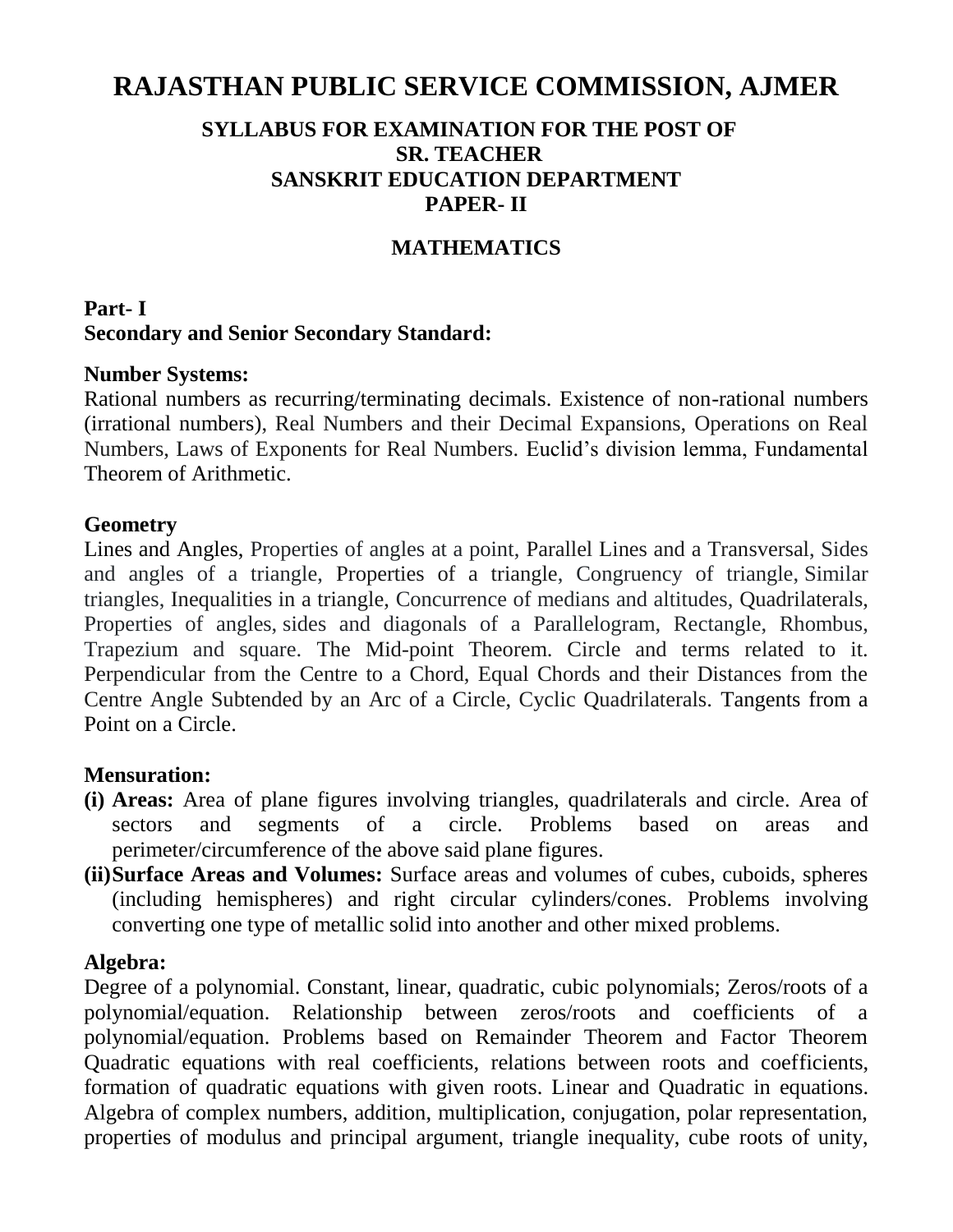geometric interpretations. Arithmetic and geometric progressions, arithmetic and geometric means, sums of finite arithmetic and geometric progressions, infinite geometric series, Arithmetico-Geometric Progression. Sum of the first n natural numbers, sums of squares and cubes of the first *n* natural numbers, Fundamental principle of counting. Factorial *n*. Permutations and combinations and simple applications. Binomial theorem for a positive integral index, general term and middle term, properties of Binomial coefficients.

### **Matrices and Determinants:**

Matrices, algebra of matrices, type of matrices, determinants of order two and three, properties of determinants, Adjoint and evaluation of inverse of a square matrix using determinants and elementary transformations, Test of consistency and solution of simultaneous linear equations in two or three variables using determinants and matrices.

### **Sets, Relations and Functions:**

Sets and their representations. Different kinds of sets.Venn diagrams. Operation on Sets. De-Morgan's laws and practical problems based on them. Ordered pair, relations, domain and co-domain of relations, equivalence relation. Function as a special case of relation, domain, co-domain, range of functions, invertible functions, even and odd functions, into, onto and one-to-one functions, special functions (polynomial, trigonometric, exponential, logarithmic, power, absolute value, greatest integer etc.), sum, difference, product and composition of functions.

## **Trigonometry:**

Positive and negative angles. Measuring angles in radians and in degrees and conversion from one measure to another. Trigonometric ratios of allied angles. Trigonometric functions and their periodicity, addition and subtraction formulae, formulae involving multiple and sub-multiple angles, general solution of trigonometric equations. Inverse trigonometric functions (principal value only) and their elementary properties. Problems on heights and distances.

## **Analytical Geometry:**

**(i)Two dimensions:** Cartesian coordinates, distance between two points, section formulae, shift of origin. Equation of a straight line in various forms, angle between two lines, distance of a point from a line; Lines through the point of intersection of two given lines, equation of the bisector of the angle between two lines, concurrency of lines; Centroid, orthocentre, incentre and circumcentre of a triangle. General equation of second degree. Nature of conic. Equation of a circle in various forms, equations of tangent, normal and chord. Parametric equations of a circle, intersection of a circle with a straight line or a circle, equation of a circle through the points of intersection of two circles and those of a circle and a straight line. Equations of a parabola, ellipse and hyperbola, their foci, directrices and eccentricity, parametric equations, equations of tangent and normal. Problems based on locus. Polar equation of a conic, polar equations of tangent, normal,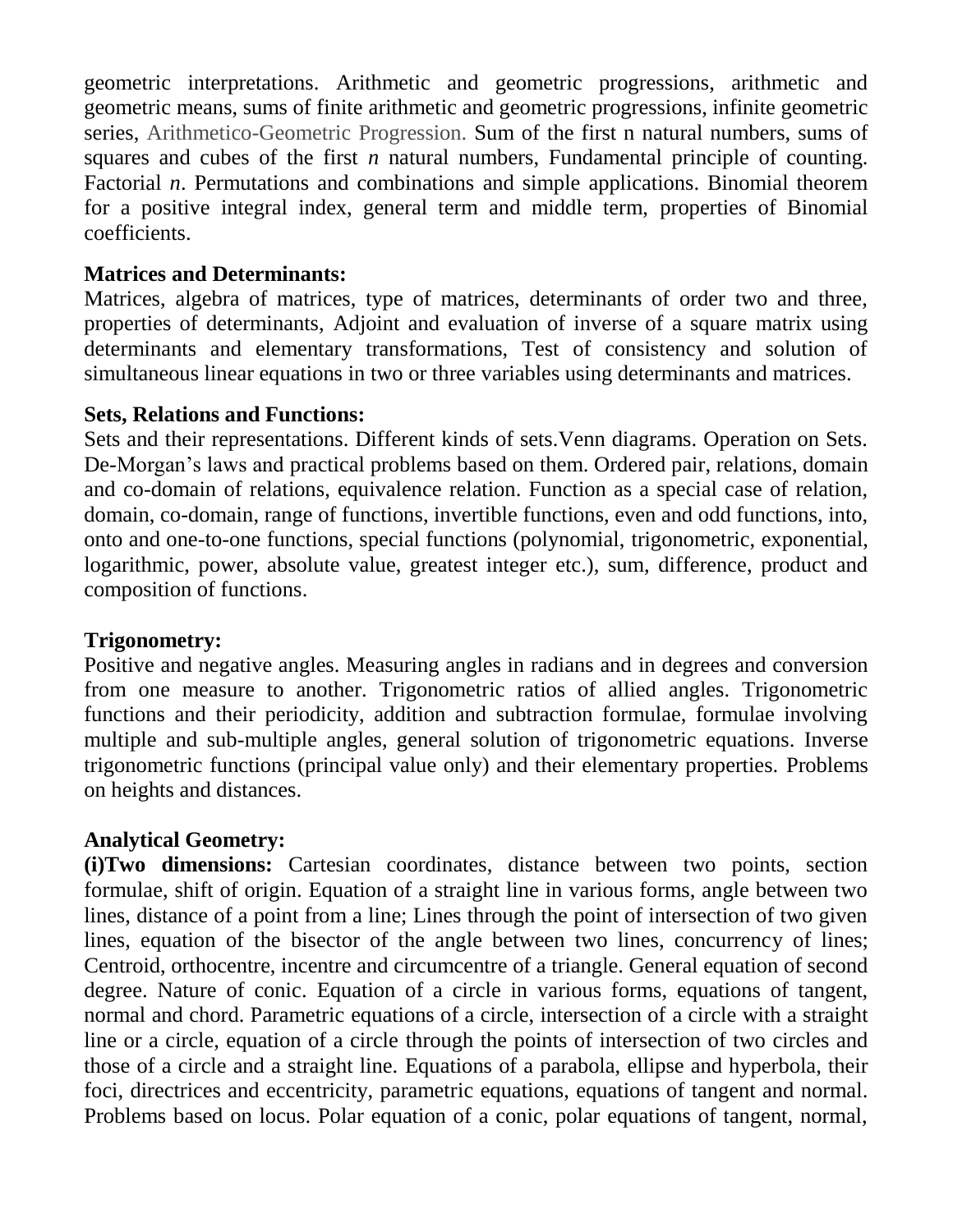asymptotes, chord of contact, auxiliary circle, director circle of a conic and related problems.

**(ii)Three dimensions:** Distance between two points, direction cosines and direction ratios, equation of a straight line in space, skew lines, shortest distance between two lines, equation of a plane, distance of a point from a plane and a line, Cartesian and vector equation of a plane and a line. Angle between (i) two lines, (ii) two planes (iii) a line and a plane. Coplanar lines.

## **Calculus:**

Limits, continuity and differentiability. Differentiation of the sum, difference, product and quotient of two functions. Differentiation of trigonometric, inverse trigonometric, logarithmic, exponential, composite and implicit functions; Second and third order derivatives. Rolle's and Lagrange's Mean value Theorems, Applications of derivatives: Rate of change of quantities, monotonic Increasing and decreasing functions, Maxima and minima of functions of one variable, tangents and normal.

Integral as an anti-derivative, Integration of a variety of functions by substitution, by partial fractions and by Integration using trigonometric identities. Definite integral and their properties, application of definite integrals in finding the area under simple curves, especially lines, arcs of circles/parabolas/ellipses etc., area between the said curves (the region should be clearly identifiable).

### **Vector Algebra:**

Vectors and scalars, magnitude and direction of a vector. Direction cosines/ratios of vectors. Types of vectors (equal, unit, zero, parallel and collinear vectors etc.), position vector of a point, negative of a vector, components of a vector, addition of vectors, multiplication of a vector by a scalar, position vector of a point dividing a line segment in a given ratio. Scalar (dot) product of vectors, projection of a vector on a line. Vector (cross) product of vectors. Scalar and Vector triple product and problems related to them.

### **Statistics and Probability**:

Mean, median, mode of grouped and ungrouped data, calculation of standard deviation, variance and mean deviation for grouped and ungrouped data. Probability: Probability of an event, addition and multiplication theorems of probability, conditional probability, Bayes' theorem, probability distribution of a random variate, Bernoulli trials and binomial distribution.

## **Part- II Graduation Standard:**

## **Abstract Algebra:**

Definition and example of groups. General properties of groups, Order of an element of a group. Permutations: Even and Odd permutations. Groups of permutations. Cyclic group, Cayley's theorem. Subgroups, Cosets, Lagrange's theorem, Product Theorem of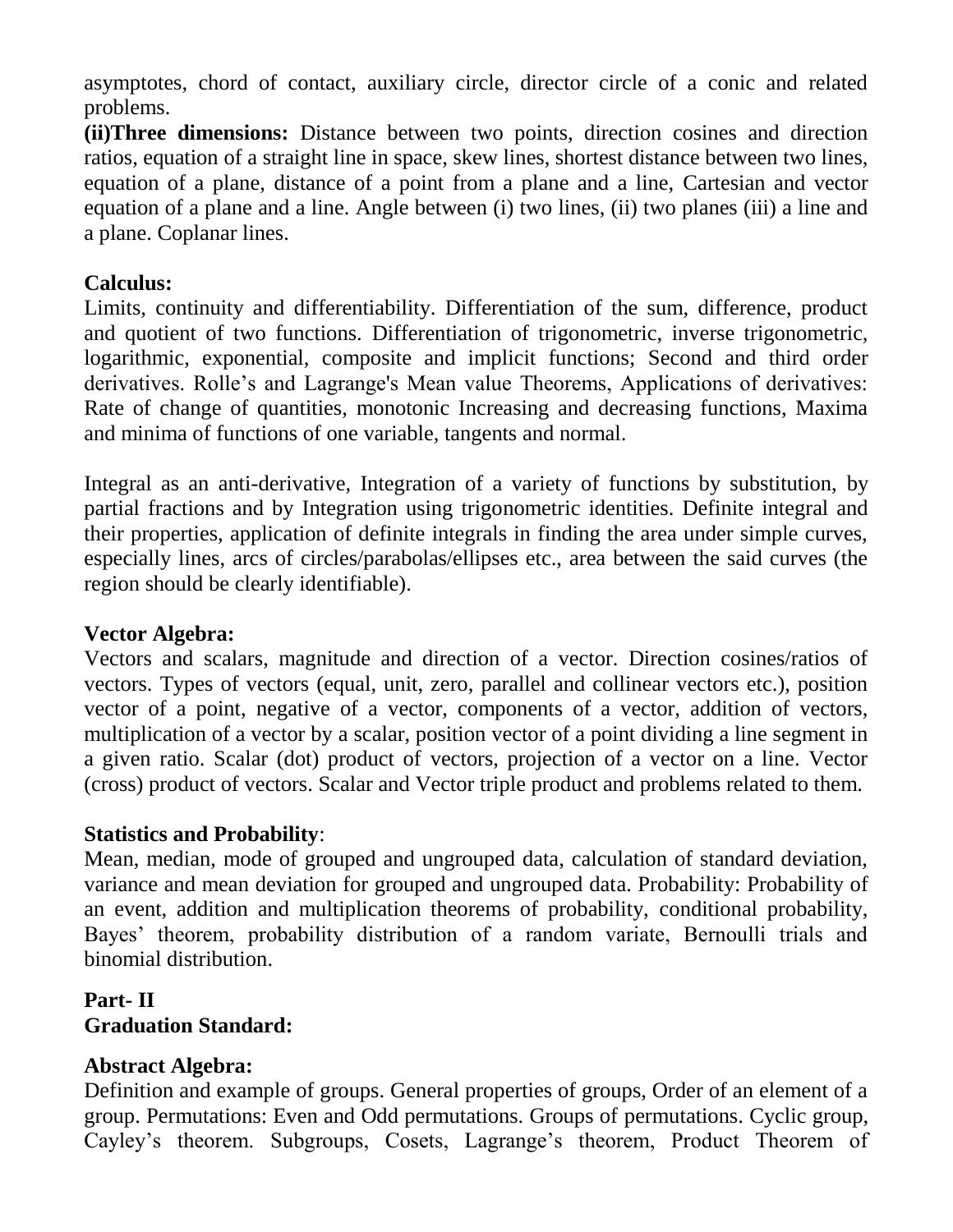subgroups, Conjugate elements, conjugate complexes, Centre of a group, Simple group, centre of group, Normaliser of an element and of a complex. Normal subgroups, quotient Groups, Group homomorphism and isomorphism with elementary basic properties, fundamental theorem of homomorphism in groups. Isomorphism theorems of groups.

### **Real Analysis:**

Real numbers as a complete ordered field, linear sets, lower and upper bounds, limit points, closed and open sets, Real sequence, limit and convergence of a sequence, convergence of series, tests for convergence of a series, absolute convergence, uniform convergence of sequence and series of functions.

### **Complex Analysis:**

Functions, Limits, continuity and differentiability of complex functions. Concept of an analytic function, Cartesian and Polar form of Cauchy-Riemann equations. Harmonic function, Conjugate function, Conformal mapping.

### **Calculus:**

Polar Co-ordinates. Angle between radius vector and the tangent. Angle between curves in polar form. Length of polar sub-tangent and polar subnormal, Pedal equation of a curve, Derivatives of an arc, curvature, various formulae, Centre of curvature and chord of curvature and related problems. Partial differentiation, Euler's theorem on homogeneous functions, chain rule of partial differentiation, Maxima and Minima of functions of two independent variables and of three variables connected by a relation, Lagrange's Method of undetermined multipliers. Asymptotes, double points, curve tracing, Envelopes and evolutes. Theory of Beta and Gamma functions. Quadrature and Rectification. Volume and Surfaces of solids of revolution. Differentiation and integration under the sign of integration. Evaluation of double and triple integrals and their applications in finding areas and volumes. Dirichlet's integral. Change of order of integration and changing into polar co-ordinates.

### **Differential Equations:**

Ordinary differential equations of first order and first degree, differential equations of first order but not of first degree, Clairaut's equations, general and singular solutions, linear differential equations with constant coefficients, homogeneous differential equation, second order linear differential equations, simultaneous linear differential equations of first order.

### **Vector Calculus:**

Curl, Gradient and Divergence & Identities involving these operators and related problems. Problems based on Stoke, Green and Gauss theorems.

### **Analytical Geometry of Three dimensions:**

(i) Sphere: General Equation, Tangent Plane, Pole and Polar, Intersection of two spheres.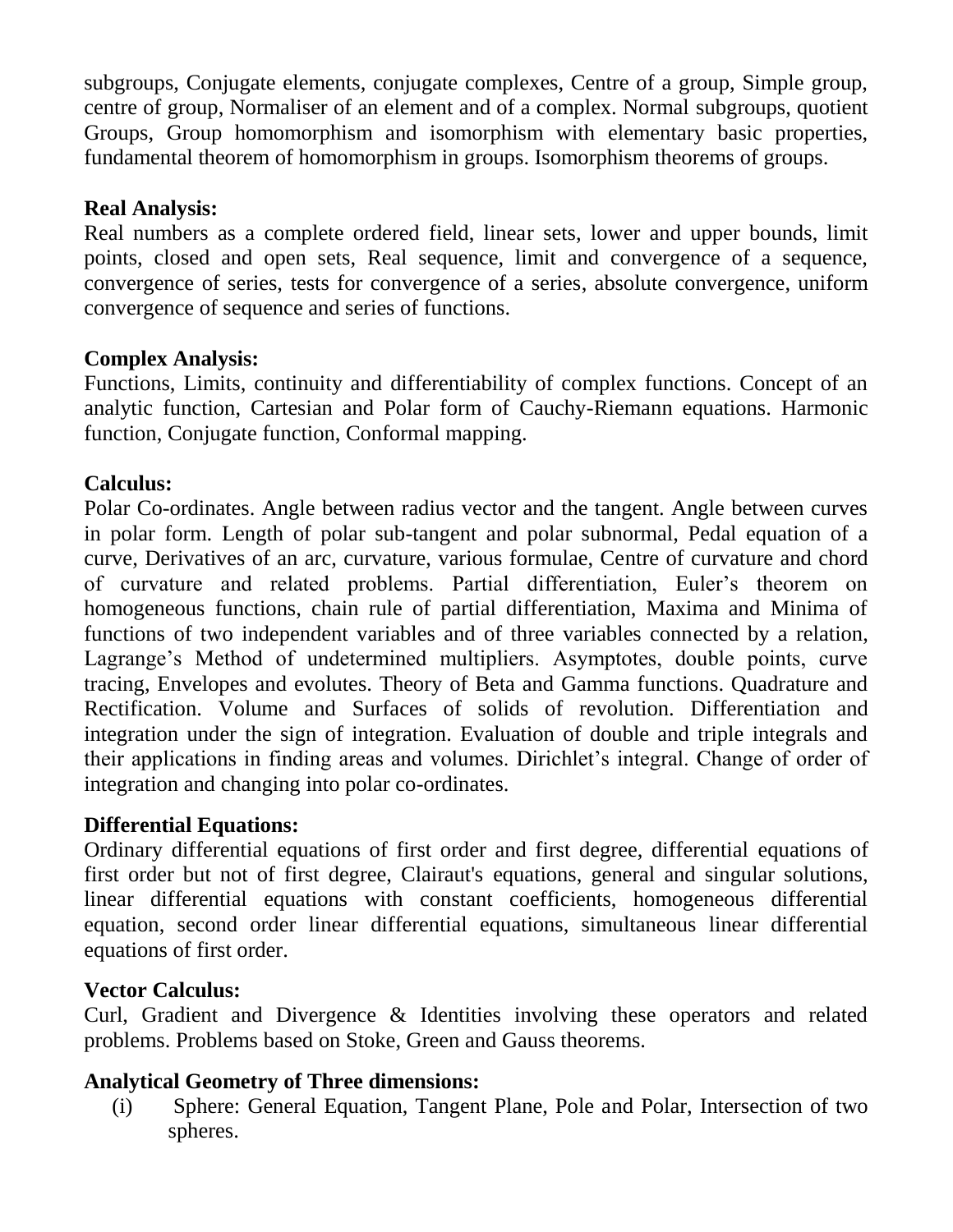- (ii) Cone: Enveloping cone, Tangent plane, Reciprocal cone, Three mutually Perpendicular generators, Right circular cone.
- (iii) Cylinder: Right circular cylinder, Enveloping cylinder.

## **Statics and Dynamics:**

Composition and resolution of co-planer forces, component of a force in two given directions, equilibrium of concurrent forces, parallel forces and moment, velocity and acceleration, simple linear motion under constant acceleration, Laws of motion, projectile.

## **Linear Programming:**

Introduction, related terminology such as constraints, objective function, optimization, different types of linear programming (L.P.) problems, mathematical formulation of L.P. problems, graphical method of solution for problems in two variables, feasible and infeasible regions, feasible and infeasible solutions, optimal feasible solutions (up to three non-trivial constrains). Convex sets and their properties. Simplex Method. Concepts of duality in linear programming. Framing of dual programming. Assignment problems, Transportation problems.

## **Numerical Analysis and Difference Equation:**

Difference operators and factorial notation, Differences of polynomial, Newton's formulae for forward and backward interpolations. Divided differences, relation between divided differences and Simple difference. Newton's general interpolation formulae, Lagrange interpolation formula. Central differences, Gauss, Stirling and Bessel interpolation formulae. Numerical Differentiation. Numerical integration, Newton-Cotes quadrature formula, Gauss's quadrature formulae, convergence, Estimation of errors, Transcendental and polynomial equations, bisection method, method of iteration, Trapezoidal, Simpson's and Weddle's rules. Solution of linear difference equations with constant and variable coefficients. Solution of Algebraic and Transcendental equations, Iterative, Regula Falsi and Newton Raphson methods. Convergence, First and higher order homogeneous linear difference equations, non-homogenous linear difference equations, Complementary functions, Particular integral.

### **Part- III Teaching Methods:**

- Meaning and Nature of Mathematics.
- General and Specific objectives of Mathematics Teaching and Bloom Taxonomy.
- Methods of Mathematics Teaching (analytic, synthetic, inductive, deductive, heuristic, Project & Laboratory).
- Supervised study, Programmed Learning, Constructive Learning in Mathematics.
- Importance & meaning of Lesson Plan (Herbertian Approach), Unit Plan (Morrison Approach).